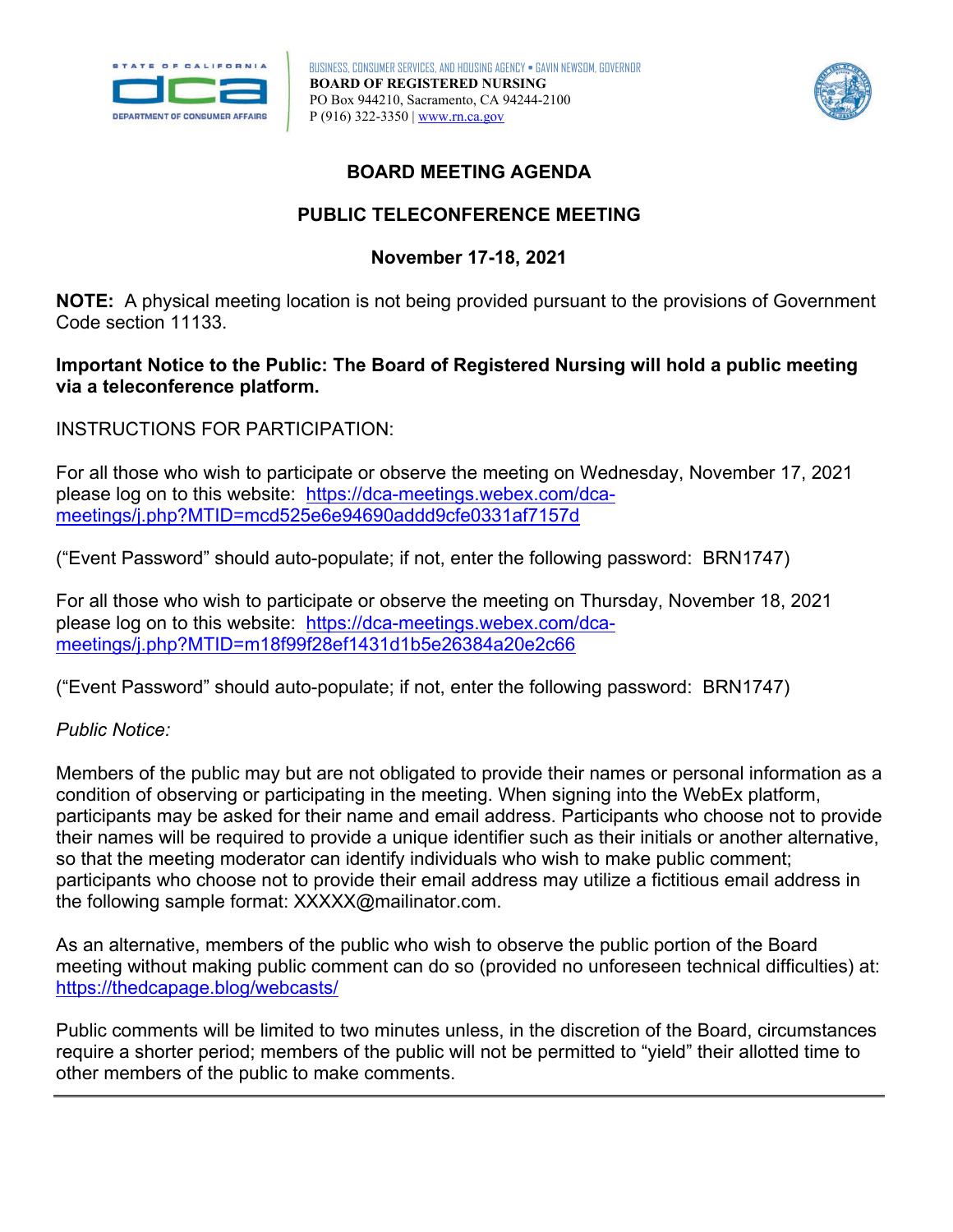



# **Wednesday, November 17, 2021 - 9:00 am – 5:00 pm Board Meeting**

## *NOTE: ACTION MAY BE TAKEN ON ANY ITEM LISTED ON THIS AGENDA, INCLUDING INFORMATION ONLY ITEMS.*

- **1.0 Call to Order, Roll Call, and Establishment of a Quorum**
- **2.0 General Instructions for the Format of a Teleconference Call**
- **3.0 Public Comment for Items Not on the Agenda; Items for Future Agendas**

*Please Note: The Board may not discuss or act on any matter raised during the Public Comment section that is not included on this agenda, except to decide whether to place the matter on the agenda of a future meeting. (Gov. Code, § § 11125 and 11125.7, subd. (a).)* 

### **4.0 Closed Session:**

The Board will meet in closed session pursuant to Government Code section 11126, subdivision (a)(1), to conduct the annual performance evaluation and consider the salary of its Executive Officer.

- **5.0 Review and Vote on Whether to Approve Previous Meeting Minutes August 4-5, 2021**
- **6.0 BRN future priorities and proposals for review and possible action** 
	- **6.1 Discussion and Possible Action to consider using outside vendor (NURSYS through NCSBN) for license verification process**
	- **Proposed Regulatory Text to Amend California Code of Regulations, Title 6.2 Discussion and Possible Action to Revise Previously Board-Approved 16, Section 1427 (Clinical Facilities)**
	- **6.3 Board Strategic Plan 2018 to 2021– (No Presentation, Information in Materials)**
	- **6.4 Nurse Practitioner Advisory Committee (NPAC) Updates** 
		- **of Regulations, title 16 , sections 1480 (Definitions) and 1481 (Categories 6.4.1 Discussion and Possible Action to Initiate Rulemaking for Implementation of Assembly Bill 890 (Reg. Sess. 2019-2020) by Amending California Code of Nurse Practitioners), and Adding Sections 1482.3 (Requirements for Certification as a "103" Nurse Practitioner), 1482.4 (Requirements for**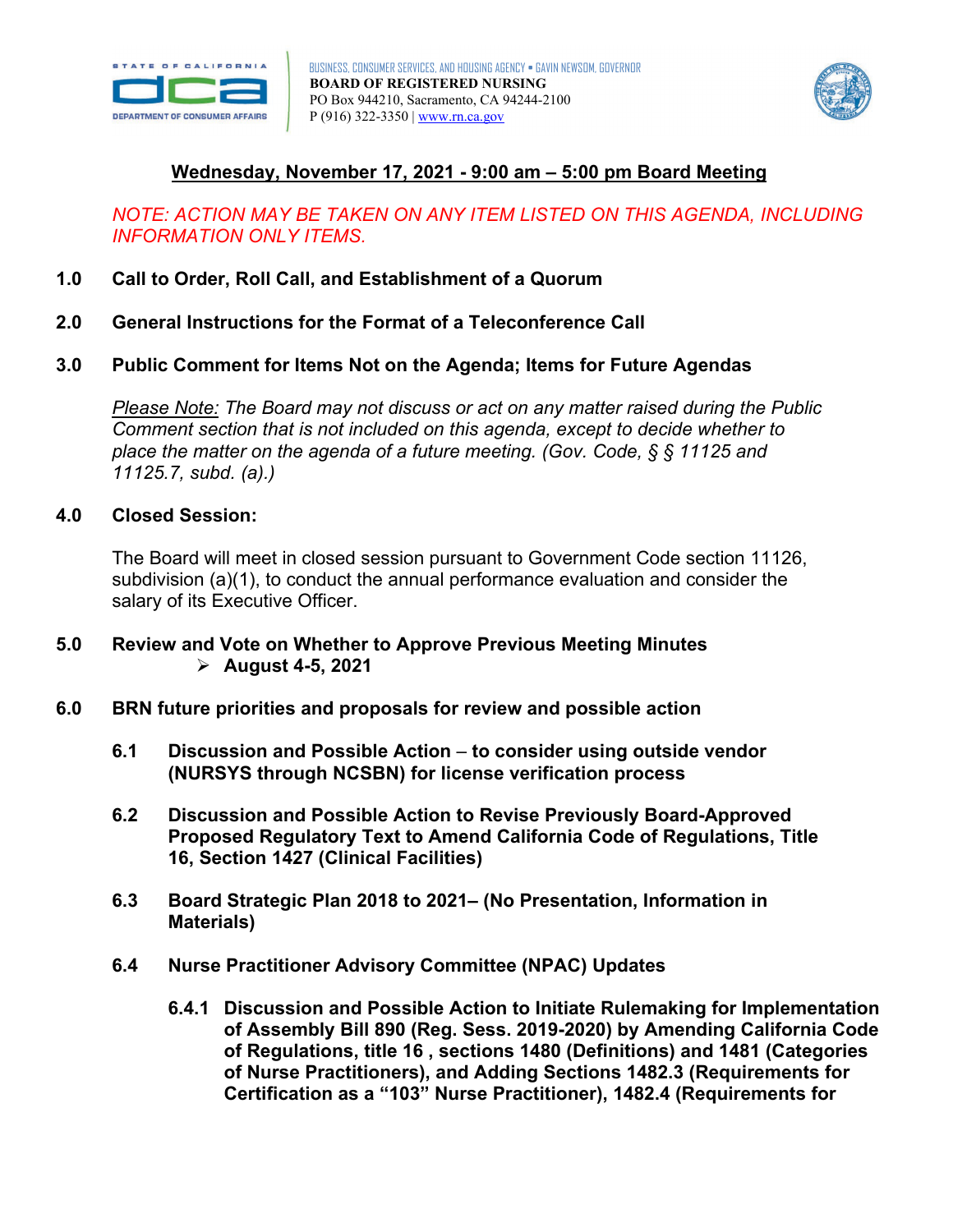



**Certification as a "104" Nurse Practitioner), 1485.3 (Scope of Practice for 103 Nurse Practitioners), 1485.4 (Scope of Practice for Independent Nurse Practitioner (104)) and Attestation to Address the Minimum Standards to Transition to Practice Independently as Outlined in Business and Professions Code (BPC) Sections 2837.101, Subdivision (c), 2837.103, and 2837.104** 

- **6.5 Nurse-Midwifery Advisory Committee (NMAC) Updates**
- **7.0 Report of the Administrative Committee** Dolores Trujillo, RN – President, California Board of Registered Nursing
	- **7.1 Executive Officer Report** Loretta Melby, MSN, RN, Executive Officer
- **8.0 Report of the Nursing Practice Committee** Elizabeth Woods, RN, FPN, MSN, Chairperson
	- **8.1 Discussion and Possible Action Regarding the Continuation and the Role of the Nursing Education Workforce Advisory Committee (NEWAC)**
- **9.0 Report of The Education/Licensing Committee** Jovita Dominguez, BSN, RN, Chair
	- $9.1$  **Recommendations on Consent Agenda Items 9.1 Discussion and Possible Action Regarding Education/Licensing Committee**
	- approve the identified actions. If a member of the Board, a representative *NOTE***:** For the agenda items within item 9.1 denoted with "Consent," unless there is an expressed interest in discussing and/or voting on a particular item separately, the Board will handle such items via a single consent motion to of the school, or a member of the public wishes to make comment about any such "Consent" item, please advise the Board when asked to do so.
		- **9.1.1 Education/Licensing Committee Recommends Approval of Minor (Consent) Curriculum Revisions, Acknowledgement of Program Progress Reports (16 CCR § 1426), and Acceptance of Clinical Facility Approvals (16 CCR § 1427)**

*ELC Vote: Jovita Dominguez (Yes), Mary Fagan (Yes), Susan Naranjo (Yes)* 

**9.1.2 Education/Licensing Committee Recommends Continuing Approval of Prelicensure Nursing Programs (BPC § 2788; 16 CCR §§ 1421 & 1423) (Consent)**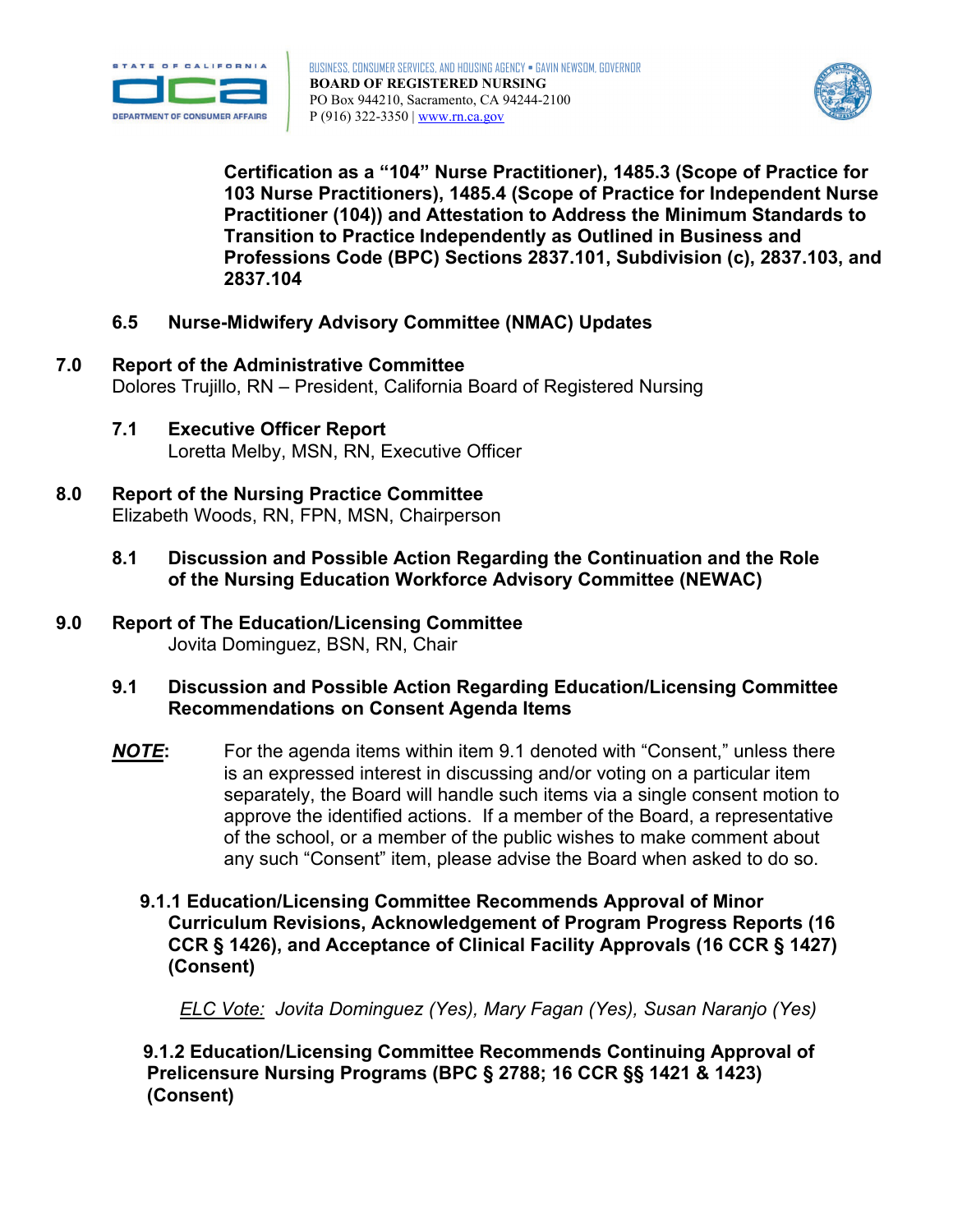



San Joaquin Delta College Associate Degree Nursing Program California State University Sonoma Baccalaureate Degree Nursing **Program** 

## **9.1.3 Education/Licensing Committee Recommends Continuing Approval of Advanced Practice (Nurse Practitioner) Nursing Programs (BPC § 2788; 16 CCR §§ 1421 & 1423) (Consent)**

California State University Sonoma Nurse Practitioner Nursing Program

- **9.1.4 Education/Licensing Committee Recommends Initial Approval of Advanced Practice (Nurse Practitioner) Nursing Programs (BPC § 2835; 16 § CCR 1485) (Consent)**
	- University of Massachusetts Global (formerly Brandman University) Advanced Practice Degree Nursing Program
	- California Baptist University Advanced Practice Degree Nursing Program California State University San Marcos Advanced Practice Degree Nursing Program

Fresno Pacific University Advanced Practice Degree Nursing Program

**9.1.5 Education/Licensing Committee Recommends Approval of Substantive Changes to an Approved Advanced Practice (Nurse Practitioner) Nursing Program (16 CCR § 1483.2) (Consent)**

Loma Linda University Advanced Practice Degree Nursing Program United States University Advanced Practice Degree Nursing Program West Coast University Advanced Practice Degree Nursing Program

*ELC Vote (for agenda items 9.1.2, 9.1.3, 9.1.4 & 9.1.5): Jovita Dominguez (Yes), Mary Fagan (Yes), Susan Naranjo (Yes)* 

 **9.1.6 Education/Licensing Committee Recommends Approval of Clinical Practice Experience Required for Nurse Practitioner Students Enrolled in Non-California Based Nurse Practitioner Education Programs (16 CCR § 1486) (Consent)**

 College of St. Scholastica, 1200 Kenwood Ave., Duluth, MN 55811 Spring Arbor University, 106 E. Main St., Spring Arbor, MI 49283 Vanderbilt University, Nursing, 461 21st Ave. South Nashville, TN 37240

 *ELC Vote: Jovita Dominguez (Yes), Mary Fagan (Yes), Susan Naranjo (Yes)* 

- $9.2$ **9.2 Discussion and Possible Action Regarding Education/Licensing Committee Recommendations to Accept "Present" Agenda Items** 
	- **9.2.1 Education/Licensing Committee Recommends Acceptance of Program Progress Report for East Los Angeles College Associate Degree Nursing**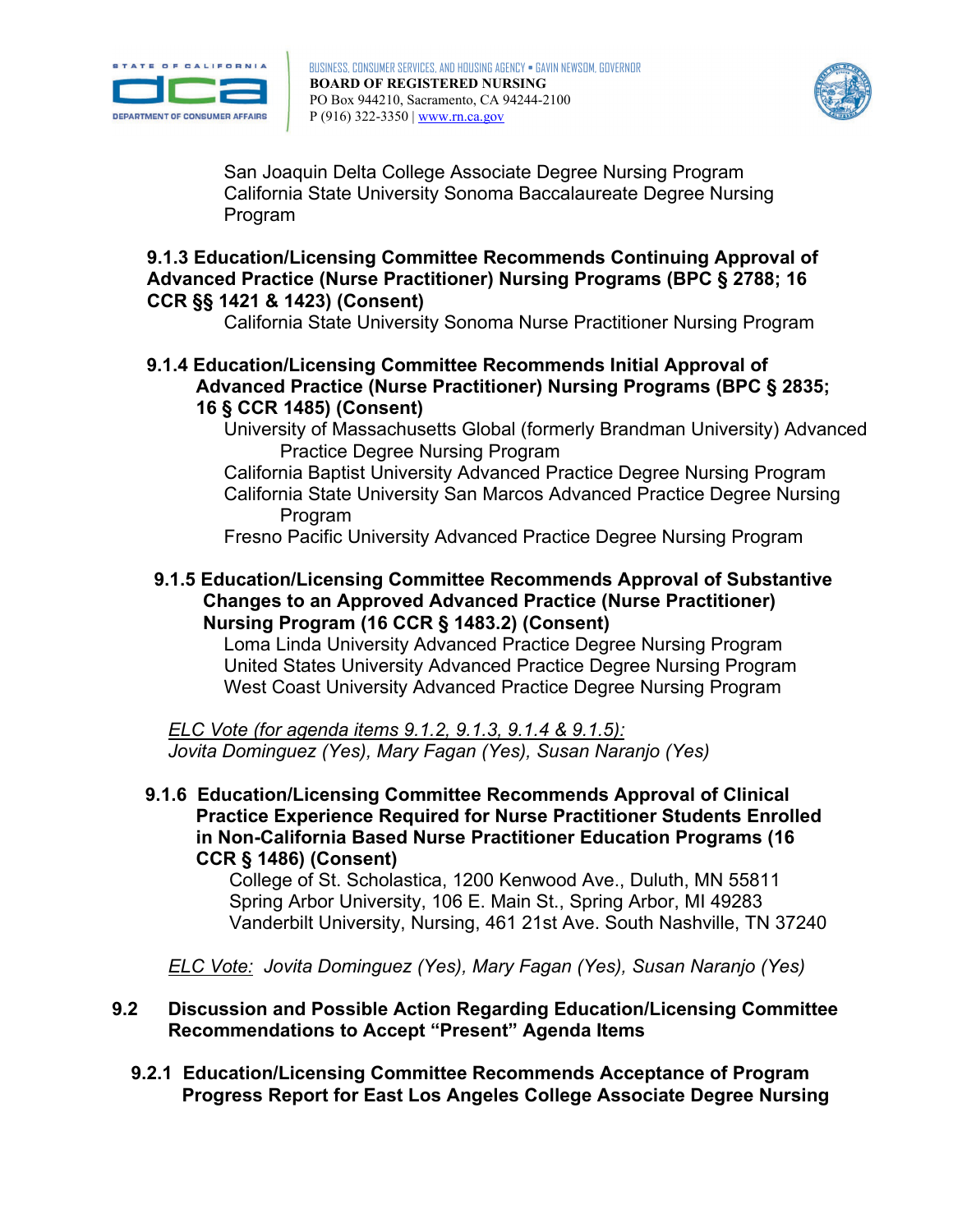



**Program and enrollment of 30 students twice per year to restart in January 2022 (Present)** 

 *ELC Vote: Jovita Dominguez (Yes), Mary Fagan (Yes), Susan Naranjo (Yes)* 

**9.2.2 Education/Licensing Committee Recommends Acceptance of the Initial Self-Study for New Prelicensure Programs (BPC § 2788; 16 CCR §§ 1421, 1423) (Present)**

Westmont College Baccalaureate Degree Nursing Program

 *ELC Vote: Jovita Dominguez (Yes), Mary Fagan (Yes), Susan Naranjo (Yes)* 

**9.2.3 Education/Licensing Committee Recommends Acceptance of the Initial Self-Study for New Prelicensure Programs (BPC § 2788; 16 CCR §§ 1421, 1423) (Present)**

University of the Pacific Entry Level Master's Degree Nursing Program

 *ELC Vote: Jovita Dominguez (Yes), Mary Fagan (Yes), Susan Naranjo (Yes)* 

**9.2.4 Education/Licensing Committee Recommends Acceptance of Changes to an Approved Program (Major Curriculum Revisions)** 

College of the Sequoias Associate Degree Nursing Program LVN Advanced Placement (Enrollment increase) (16 CCR §§ 1426 & 1432) (Present)

 *ELC Vote: Jovita Dominguez (Yes), Mary Fagan (Yes), Susan Naranjo (Yes)* 

**9.2.5 Education/Licensing Committee Recommends Acceptance of Changes to an Approved Program (Major Curriculum Revisions)** 

College of the Sequoias Associate Degree Nursing Program (Enrollment increase) (16 CCR §§ 1426 & 1432) (Present)

 *ELC Vote: Jovita Dominguez (Yes), Mary Fagan (Yes), Susan Naranjo (Yes)* 

**9.2.6 Education/Licensing Committee Recommends Acceptance of Changes to an Approved Program (Major Curriculum Revisions)**

Imperial Valley College Associate Degree Nursing Program (Enrollment increase) (16 CCR §§ 1426 & 1432) (Present)

 *ELC Vote: Jovita Dominguez (Yes), Mary Fagan (Yes), Susan Naranjo (Yes)* 

**9.2.7 Education/Licensing Committee Recommends Acceptance of Changes to an Approved Program (Major Curriculum Revisions)**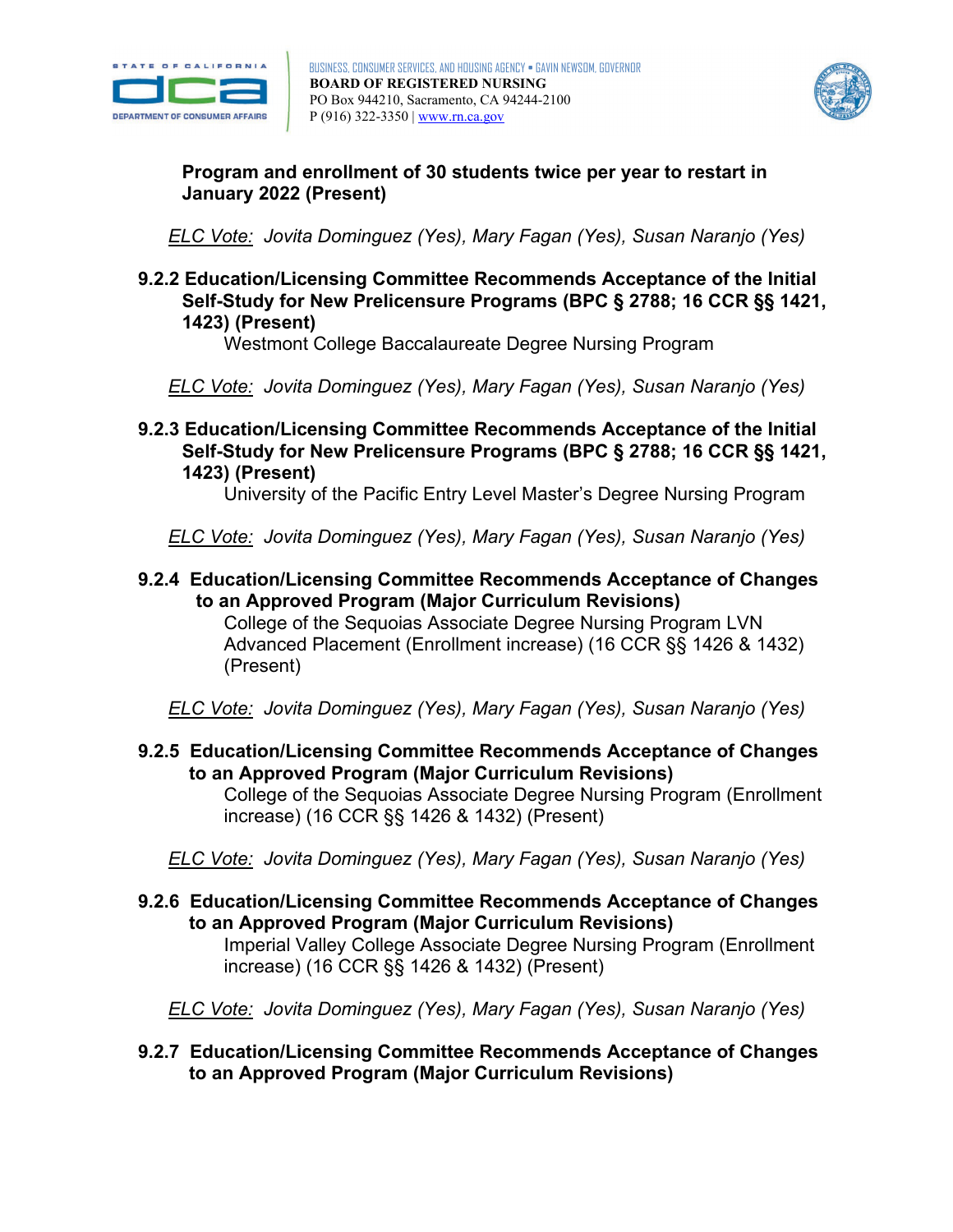



Monterey Peninsula College Associate Degree Nursing Program (Enrollment increase) (16 CCR §§ 1426 & 1432) (Present)

 *ELC Vote: Jovita Dominguez (Yes), Mary Fagan (Yes), Susan Naranjo (Yes)* 

**9.2.8 Education/Licensing Committee Recommends Acceptance of Changes to an Approved Program (Major Curriculum Revisions)** Sacramento City College Associate Degree Nursing Program (Enrollment increase) (16 CCR §§ 1426 & 1432) (Present)

 *ELC Vote: Jovita Dominguez (Yes), Mary Fagan (Yes), Susan Naranjo (Yes)* 

**9.2.9 Education/Licensing Committee Recommends Acceptance of Changes to an Approved Program (Major Curriculum Revisions)**

San Joaquin Delta College Associate Degree Nursing Program (Enrollment increase) (16 CCR §§ 1426 & 1432) (Present)

 *ELC Vote: Jovita Dominguez (Yes), Mary Fagan (Yes), Susan Naranjo (Yes)* 

**9.2.10 Education/Licensing Committee Recommends Acceptance of Changes to an Approved Program (Major Curriculum Revisions)**

San Joaquin Valley College Associate Degree Nursing Program (Enrollment increase) (16 CCR §§ 1426 & 1432) (Present)

 *ELC Vote: Jovita Dominguez (Yes), Mary Fagan (Yes), Susan Naranjo (Yes)* 

#### $9.3$ **9.3 Discussion and Possible Action Regarding Agenda Items That Do Not Have a Recommendation from the Education/Licensing Committee**

- **Prelicensure Programs (BPC § 2788; 16 CCR §§ 1421 & 1423) (Present) 9.3.1 Discussion and Possible Action Regarding Initial Self-Study for New**  Arizona College Baccalaureate Degree Nursing Program
- **9.3.2 Discussion and Possible Action Regarding Acceptance of Changes to an Approved Program (Major Curriculum Revisions)**

American Career College Associate Degree Nursing Program (Addition of a new campus or location) (16 CCR § 1432) (Present)

**9.3.3 Discussion and Possible Action Regarding Acceptance of Changes to an Approved Program (Major Curriculum Revisions)**

Concordia University Irvine Baccalaureate Degree Nursing Program (Enrollment increase) (16 CCR §§ 1426 & 1432) (Present)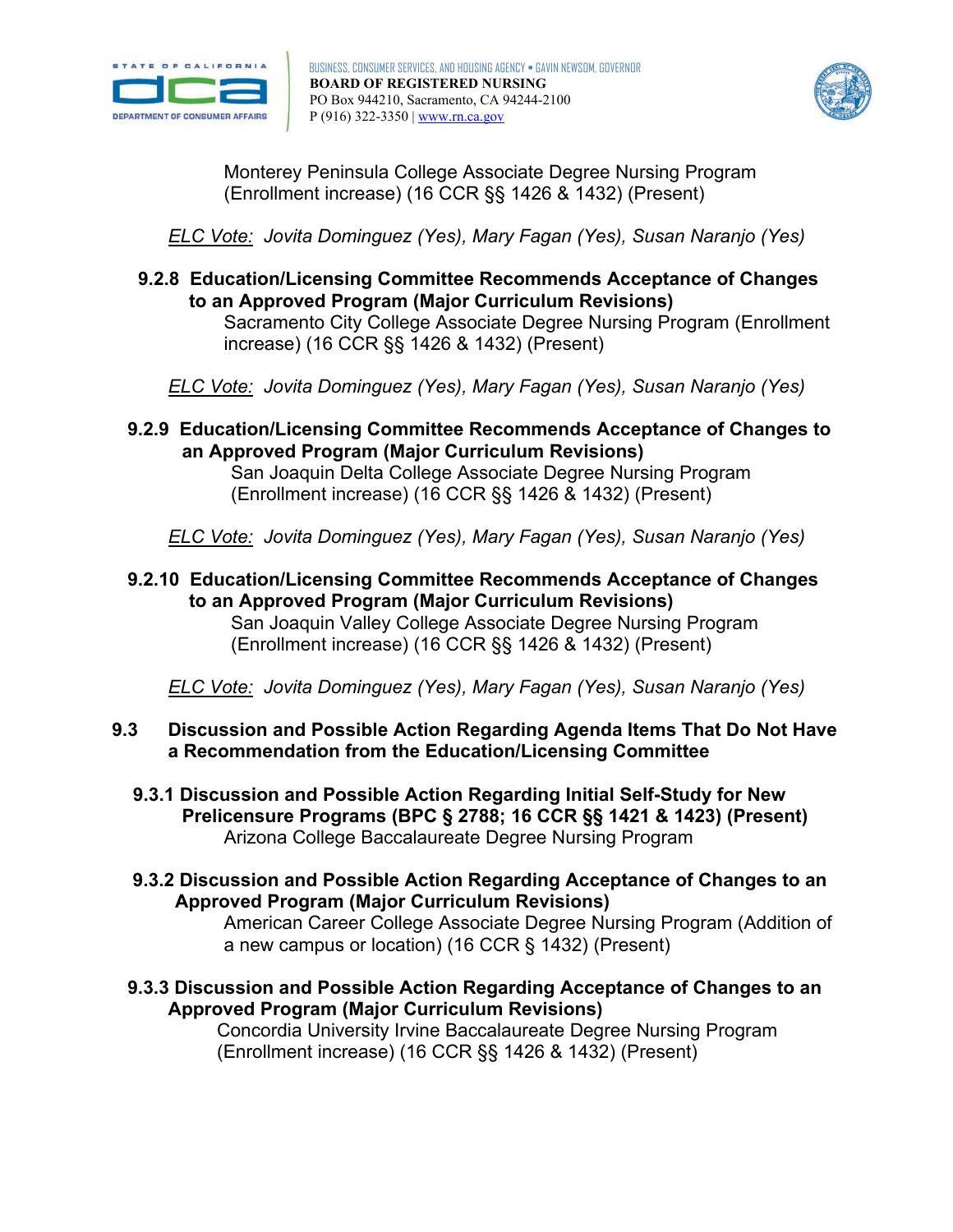



**9.3.4 Discussion and Possible Action Regarding Acceptance of Changes to an Approved Program (Major Curriculum Revisions)**

Stanbridge University Baccalaureate Degree Nursing Program (Enrollment increase) (16 CCR §§ 1426 & 1432) (Present)

**9.3.5 Discussion and Possible Action Regarding Acceptance of Changes to an Approved Program (Major Curriculum Revisions)**

Unitek Collage Baccalaureate Degree Nursing Program (Addition of a new campus or location) (16 CCR § 1432) (Present)

- **9.4 NCLEX Updates**
- **9.5 Licensing Unit Update**
- **9.6 Discussion and Possible Action Regarding Amendment of California Code of Regulations, Title 16, Section 1426 (Required Curriculum for Prelicensure Nursing Programs) to 1) Modify or Decrease Proportion of Clinical Hour Requirement That Must Be in Direct Patient Care; and 2) Allow Nurses With Licensure in Another State to Satisfy Specific Non-Nursing Curriculum Requirements Through Possession of an Advanced Degree or Other Qualifications**
- **10.0 Report of the Enforcement/Intervention Committee** Imelda Ceja-Butkiewicz, Chairperson
	- **10.1 Information Only:** Enforcement Update

**10.1.1 Update of DOI/BRN Pilot Project** 

- **11.0 Report of the Legislative Committee** Dolores Trujillo, RN, Chairperson
	- **of Registered Nursing from the 2020-2021 Legislative Session: 11.1 Legislative Update and Discussion of Bills Relevant to the Board**

 **[For bill text, please click on bill number]** 

## **DIRECT IMPACT BILLS**

- [AB 2](https://leginfo.legislature.ca.gov/faces/billNavClient.xhtml?bill_id=202120220AB2) (Fong) Regulations: legislative review: regulatory reform. *WATCH, 2 YEAR BILL*
- [AB 29](https://leginfo.legislature.ca.gov/faces/billNavClient.xhtml?bill_id=202120220AB29&firstNav=tracking) (Cooper) State bodies: meetings. *WATCH, 2 YEAR BILL*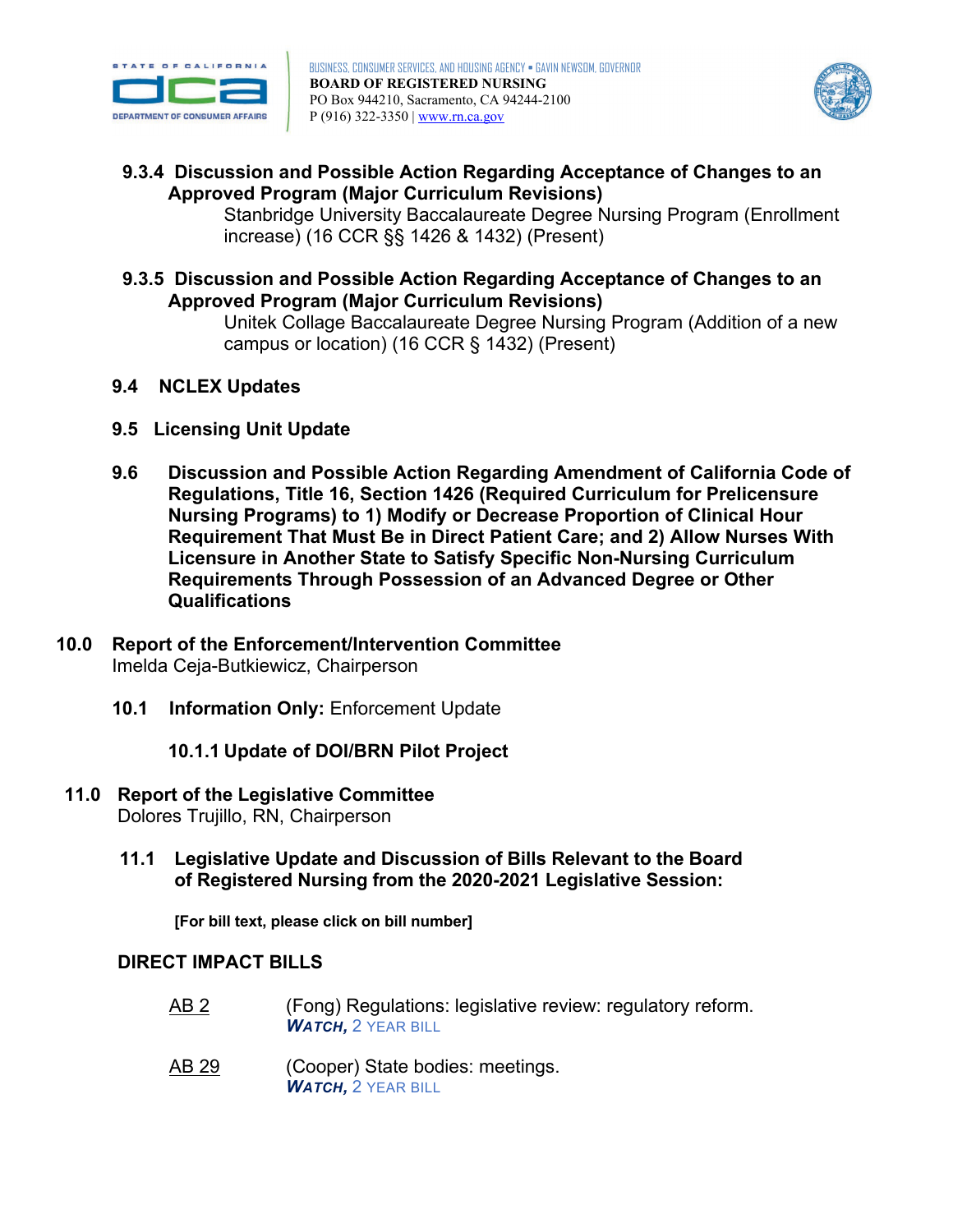



- [AB 107](https://leginfo.legislature.ca.gov/faces/billNavClient.xhtml?bill_id=202120220AB107) (Salas) Licensure: veterans and military spouses**.**  *SUPPORT,* CHAPTERED
- <u>AB 133</u> (Committee on Budget) Health. [Budget Trailer Bill] *ADDED LATER,* CHAPTERED
- military spouses: licenses. [AB 225](http://leginfo.legislature.ca.gov/faces/billNavClient.xhtml?bill_id=202120220AB225&firstNav=tracking) (Gray) Department of Consumer Affairs: boards: veterans: *WATCH.* 2 YEAR BILL
- <u>AB 269</u> (Patterson) Nursing: Licensure: renewal fees: reduced fee. *SUPPORT, 2 YEAR BILL*
- [AB 361](https://leginfo.legislature.ca.gov/faces/billNavClient.xhtml?bill_id=202120220AB361) (Rivas) Open meetings: state and local agencies: teleconferences. *ADDED LATER,* CHAPTERED
- nurses: Nurse Licensure Compact. [AB 410](https://leginfo.legislature.ca.gov/faces/billNavClient.xhtml?bill_id=202120220AB410) (Fong) Licensed registered nurses and licensed vocational *OPPOSE,* 2 YEAR BILL
- [AB 468](https://leginfo.legislature.ca.gov/faces/billNavClient.xhtml?bill_id=202120220AB468) (Friedman) Emotional support animals. *WATCH,* CHAPTERED
- Frontline COVID-19 Provider Mental Health Resiliency Act [AB 562](https://leginfo.legislature.ca.gov/faces/billNavClient.xhtml?bill_id=202120220AB562) (Low) Mental health services for health care providers: of 2021. *SUPPORT, 2 YEAR BILL*
- convictions. [AB 646](https://leginfo.legislature.ca.gov/faces/billNavClient.xhtml?bill_id=202120220AB646) (Low) Department of Consumer Affairs: boards: expunged *WATCH, 2 YEAR BILL*
- [AB 852](https://leginfo.legislature.ca.gov/faces/billNavClient.xhtml?bill_id=202120220AB852) (Wood) Nurse practitioners: scope of practice: practice without standardized procedures. *SUPPORT, 2 YEAR BILL*
- [AB 858](https://leginfo.legislature.ca.gov/faces/billNavClient.xhtml?bill_id=202120220AB858) (Jones-Sawyer) Employment: health information technology: clinical practice guidelines: worker rights. *SUPPORT, 2 YEAR BILL*
- [AB 885](https://leginfo.legislature.ca.gov/faces/billNavClient.xhtml?bill_id=202120220AB885) (Quirk) Bagley-Keene Open Meeting Act: teleconferencing. *SUPPORT, 2 YEAR BILL*
- [AB 1015](https://leginfo.legislature.ca.gov/faces/billNavClient.xhtml?bill_id=202120220AB1015) (Rubio) Board of Registered Nursing: workforce planning: nursing programs: clinical placements.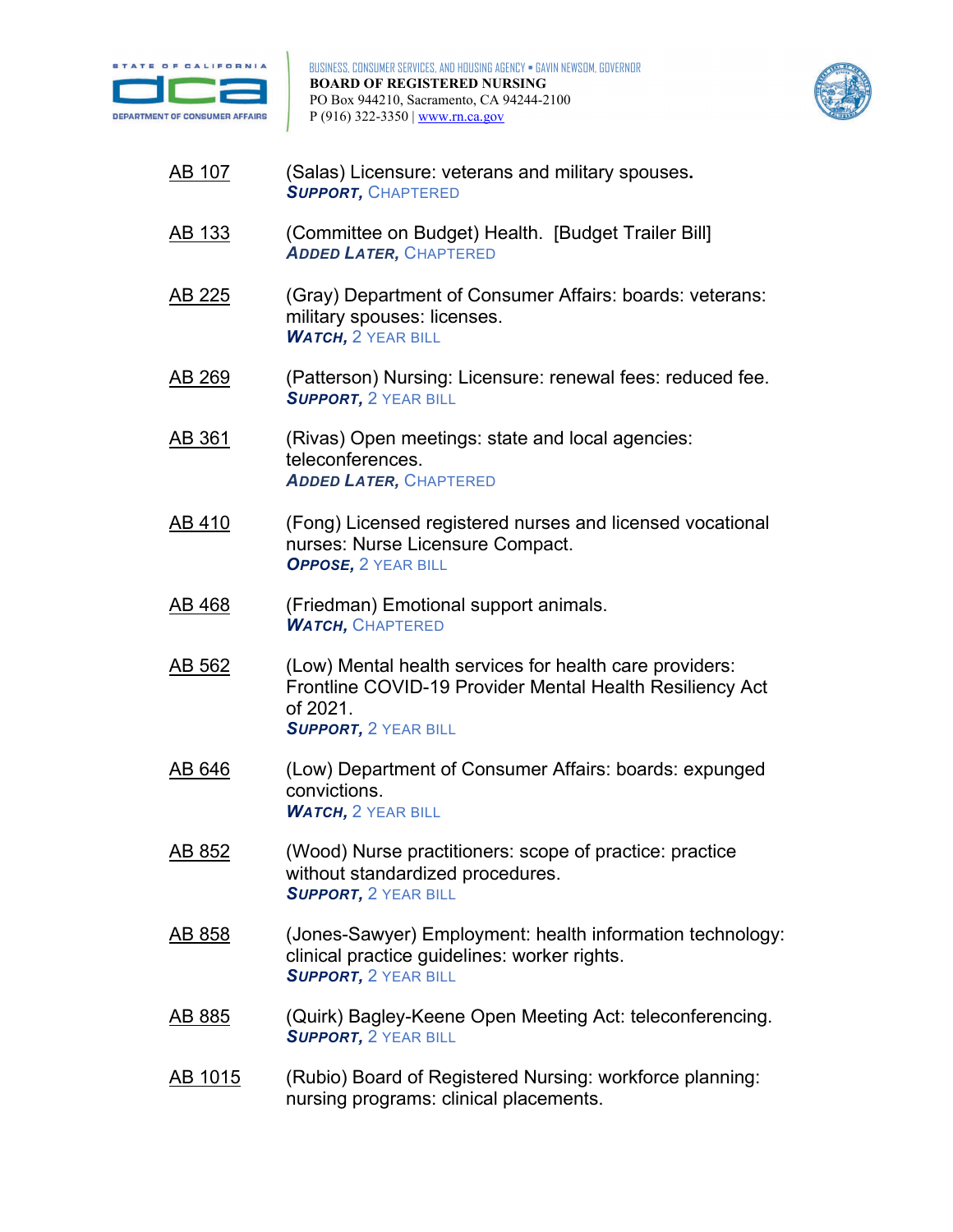



## *SUPPORT,* CHAPTERED

- [AB 1026](https://leginfo.legislature.ca.gov/faces/billNavClient.xhtml?bill_id=202120220AB1026) (Smith) Business licenses: veterans. *SUPPORT, 2 YEAR BILL*
- [AB 1102](https://leginfo.legislature.ca.gov/faces/billNavClient.xhtml?bill_id=202120220AB1102&firstNav=tracking) (Low) Telephone medical advice services. *WATCH, 2 YEAR BILL*
- [AB 1236](https://leginfo.legislature.ca.gov/faces/billNavClient.xhtml?bill_id=202120220AB1236&firstNav=tracking) (Ting) Healing arts: licensees: data collection. *WATCH,* WITHDRAWN/PART OF BUDGET TRAILER BILL AB 133
- [AB 1273](https://leginfo.legislature.ca.gov/faces/billNavClient.xhtml?bill_id=202120220AB1273) (Rodriguez) Interagency Advisory Committee on Apprenticeship: the Director of Consumer Affairs and the State Public Health Officer. *SUPPORT,* CHAPTERED
- [AB 1386](https://leginfo.legislature.ca.gov/faces/billNavClient.xhtml?bill_id=202120220AB1386) (Cunningham) License fees: military partners and spouses. *WATCH, 2 YEAR BILL*
- [AB 1407](https://leginfo.legislature.ca.gov/faces/billNavClient.xhtml?bill_id=202120220AB1407) (Burke) Nurses: implicit bias courses. *SUPPORT,* CHAPTERED
- [AB 1477](https://leginfo.legislature.ca.gov/faces/billNavClient.xhtml?bill_id=202120220AB1477) (Cervantes) Maternal mental health *SUPPORT,* CHAPTERED
- [AB 1532](https://leginfo.legislature.ca.gov/faces/billTextClient.xhtml?bill_id=202120220AB1532&search_keywords=nurse%2C+nursing) (Assembly B&P Committee) Nursing. *SUPPORT,* CHAPTERED
- [SB 306](https://leginfo.legislature.ca.gov/faces/billNavClient.xhtml?bill_id=202120220SB306) (Pan) Sexually transmitted disease: testing. *WATCH,* CHAPTERED
- [SB 607](https://leginfo.legislature.ca.gov/faces/billNavClient.xhtml?bill_id=202120220SB607&firstNav=tracking) (Min) Professions and vocations. *WATCH,* CHAPTERED
- violations. [SB 772](https://leginfo.legislature.ca.gov/faces/billNavClient.xhtml?bill_id=202120220SB772) (Ochoa Bogh) Professions and vocations: citations: minor *WATCH, 2 YEAR BILL*

### **INDIRECT IMPACT BILLS**

- [AB 99](https://leginfo.legislature.ca.gov/faces/billTextClient.xhtml?bill_id=202120220AB99) (Irwin) Statewide longitudinal data system: California Cradleto-Career Data System: governance and support. *WATCH, 2 YEAR BILL*
- partnerships: county offices of education. [AB 102](https://leginfo.legislature.ca.gov/faces/billNavClient.xhtml?bill_id=202120220AB102) (Holden) College and Career Access Pathways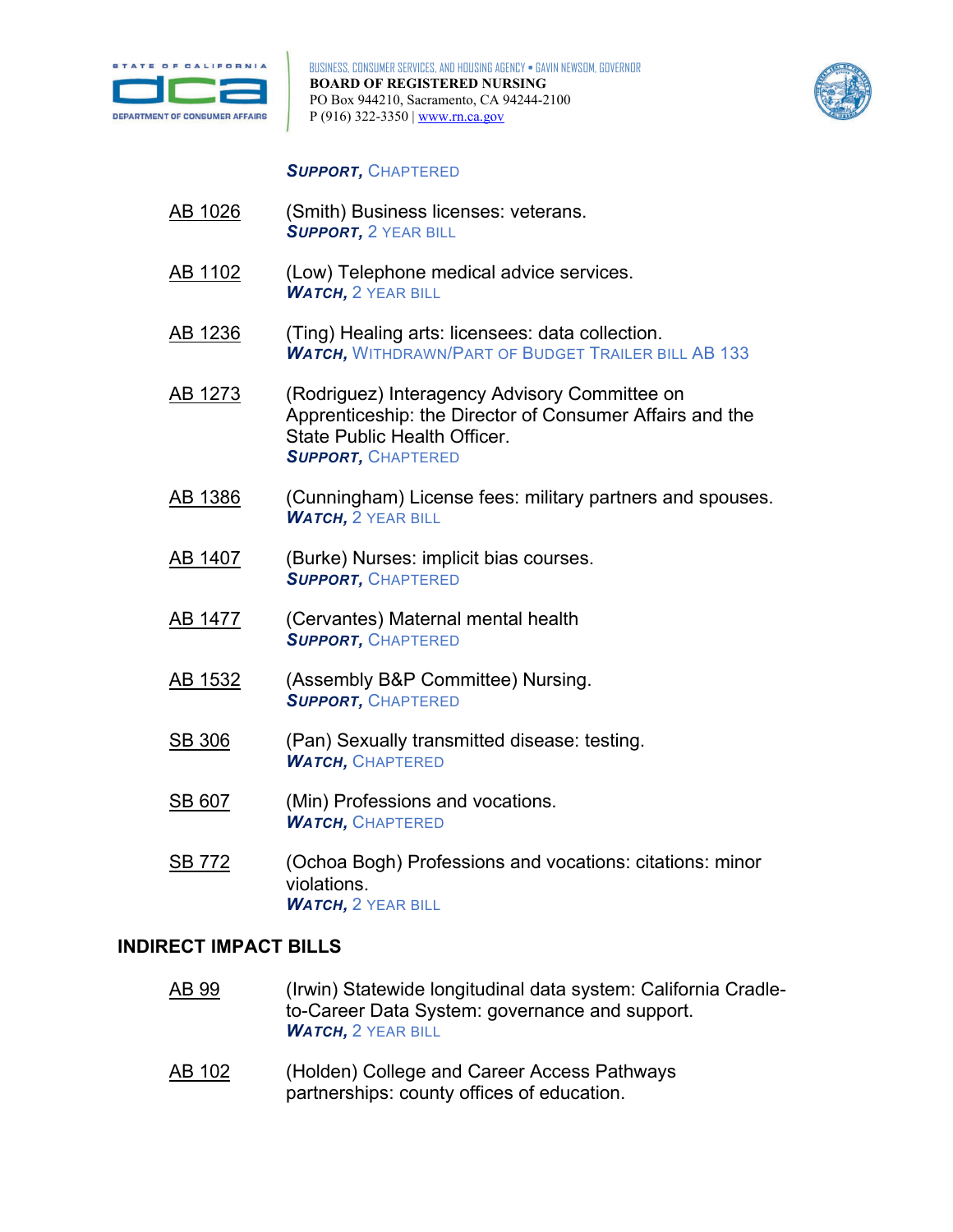



#### *SUPPORT, 2 YEAR BILL*

- [AB 285](https://leginfo.legislature.ca.gov/faces/billNavClient.xhtml?bill_id=202120220AB285) (Holden) State Department of Education: state school nurse consultant. **OPPOSE, 2 YEAR BILL**
- [AB 457](https://leginfo.legislature.ca.gov/faces/billNavClient.xhtml?bill_id=202120220AB457) (Santiago) Protection of Patient Choice in Telehealth Provider Act *WATCH,* CHAPTERED
- <u>AB 815</u> (L. Rivas) School nurses: credentialing. *WATCH,* CHAPTERED
- [AB 864](https://leginfo.legislature.ca.gov/faces/billNavClient.xhtml?bill_id=202120220AB864) (Low) Controlled substances: CURES database. **WATCH,** 2 YEAR BILL
- [AB 928](https://leginfo.legislature.ca.gov/faces/billNavClient.xhtml?bill_id=202120220AB928) (Berman) Student Transfer Achievement Reform Act of 2021: Associate Degree for Transfer Intersegmental Implementation Committee. *WATCH,* CHAPTERED
- [AB 1040](https://leginfo.legislature.ca.gov/faces/billNavClient.xhtml?bill_id=202120220AB1040) (Muratsuchi) Community colleges: ethnic studies. *SUPPORT, 2 YEAR BILL*
- [AB 1083](https://leginfo.legislature.ca.gov/faces/billNavClient.xhtml?bill_id=202120220AB1083) (Nazarian) Senior affordable housing: nursing pilot program. *WATCH, 2 YEAR BILL*
- <u>AB 1105</u> (Rodriguez) Hospital workers: COVID-19 testing. *SUPPORT, 2 YEAR BILL*
- [AB 1111](https://leginfo.legislature.ca.gov/faces/billNavClient.xhtml?bill_id=202120220AB1111) (Berman) Postsecondary education: common course numbering system. *WATCH,* CHAPTERED
- [AB 1120](https://leginfo.legislature.ca.gov/faces/billNavClient.xhtml?bill_id=202120220AB1120) (Irwin) Clinical laboratories: blood withdrawal. **OPPOSE, 2 YEAR BILL**
- [AB 1422](https://leginfo.legislature.ca.gov/faces/billNavClient.xhtml?bill_id=202120220AB1422&firstNav=tracking) (Gabriel) Health facilities: critical care units: bed designation program flexibility. *WATCH,* CHAPTERED
- [AB 1456](https://leginfo.legislature.ca.gov/faces/billNavClient.xhtml?bill_id=202120220AB1456) (Medina) Student financial aid: Cal Grant Reform Act. WATCH, VETOED BY THE GOVERNOR
- [AB 1494](https://leginfo.legislature.ca.gov/faces/billNavClient.xhtml?bill_id=202120220AB1494) (Fong) Blood banks: collection. **OPPOSE, 2 YEAR BILL**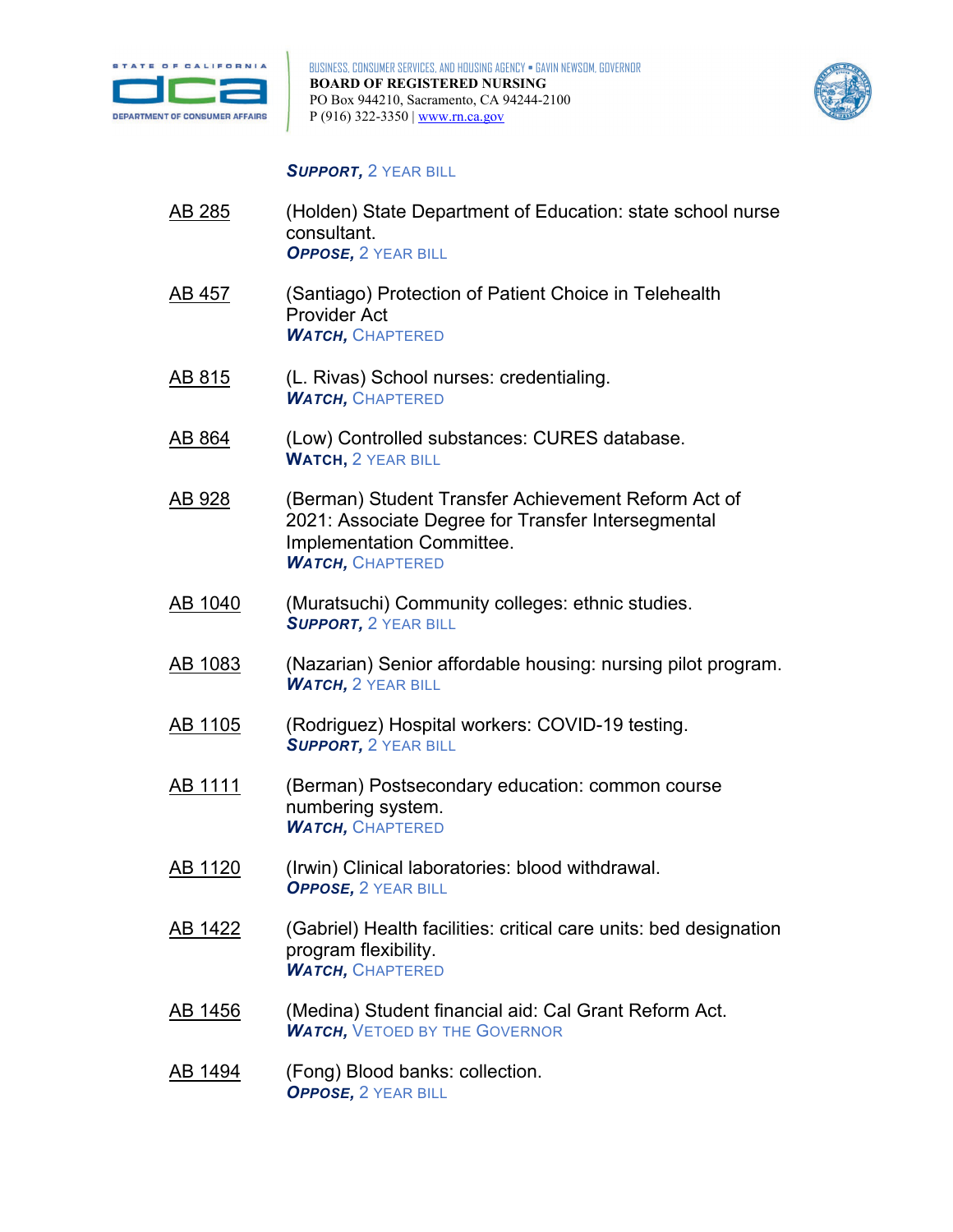



- [AB 1585](https://leginfo.legislature.ca.gov/faces/billNavClient.xhtml?bill_id=202120220AB1585) (Committee on Health) Health care. *SUPPORT,* CHAPTERED
- [SB 65](https://leginfo.legislature.ca.gov/faces/billNavClient.xhtml?bill_id=202120220SB65) (Skinner) Maternal care and services. *SUPPORT,* CHAPTERED
- [SB 213](http://leginfo.legislature.ca.gov/faces/billNavClient.xhtml?bill_id=202120220SB213&firstNav=tracking) (Cortese) Workers' compensation: hospital employees. *SUPPORT, 2 YEAR BILL*
- [SB 395](https://leginfo.legislature.ca.gov/faces/billNavClient.xhtml?bill_id=202120220SB395) (Caballero) Excise tax: electronic cigarettes: Health Careers Opportunity Grant Program: Small and Rural Hospital Relief Program. *WATCH,* CHAPTERED
- [SB 441](https://leginfo.legislature.ca.gov/faces/billNavClient.xhtml?bill_id=202120220SB441) (Hurtado) Health care workforce training programs: geriatric medicine. **SUPPORT, 2 YEAR BILL**
- [SB 637](https://leginfo.legislature.ca.gov/faces/billNavClient.xhtml?bill_id=202120220SB637&firstNav=tracking) (Newman) Health facility reporting: staffing. *SUPPORT, 2 YEAR BILL*
- [SB 731](https://leginfo.legislature.ca.gov/faces/billNavClient.xhtml?bill_id=202120220SB731) (Durazo) Criminal records: relief. *WATCH, 2 YEAR BILL*

 **2 YEAR BILL**: Failed to move through policy/fiscal committees or floor in the first year of a two-year session. *May be acted upon next year* 

 **CHAPTERED**: Passed by the Legislature, signed by the Governor, and chaptered into law by the Secretary of State.

### **12.0 Closed Session**

### **12.1 Disciplinary Matters**

The Board will convene in closed session pursuant to Government Code section 11126, subdivision (c)(3) to deliberate on disciplinary matters, including stipulations and proposed decisions.

### **13.0 Adjourn or Recess to November 18, 2021, if necessary**

## **Thursday, November 18, 2021 - 9:00 am Board Meeting, if necessary**

- **1.0 Call to Order, Roll Call, and Establishment of a Quorum, if necessary**
- **2.0 General Instructions for the Format of a Teleconference Call, if necessary**